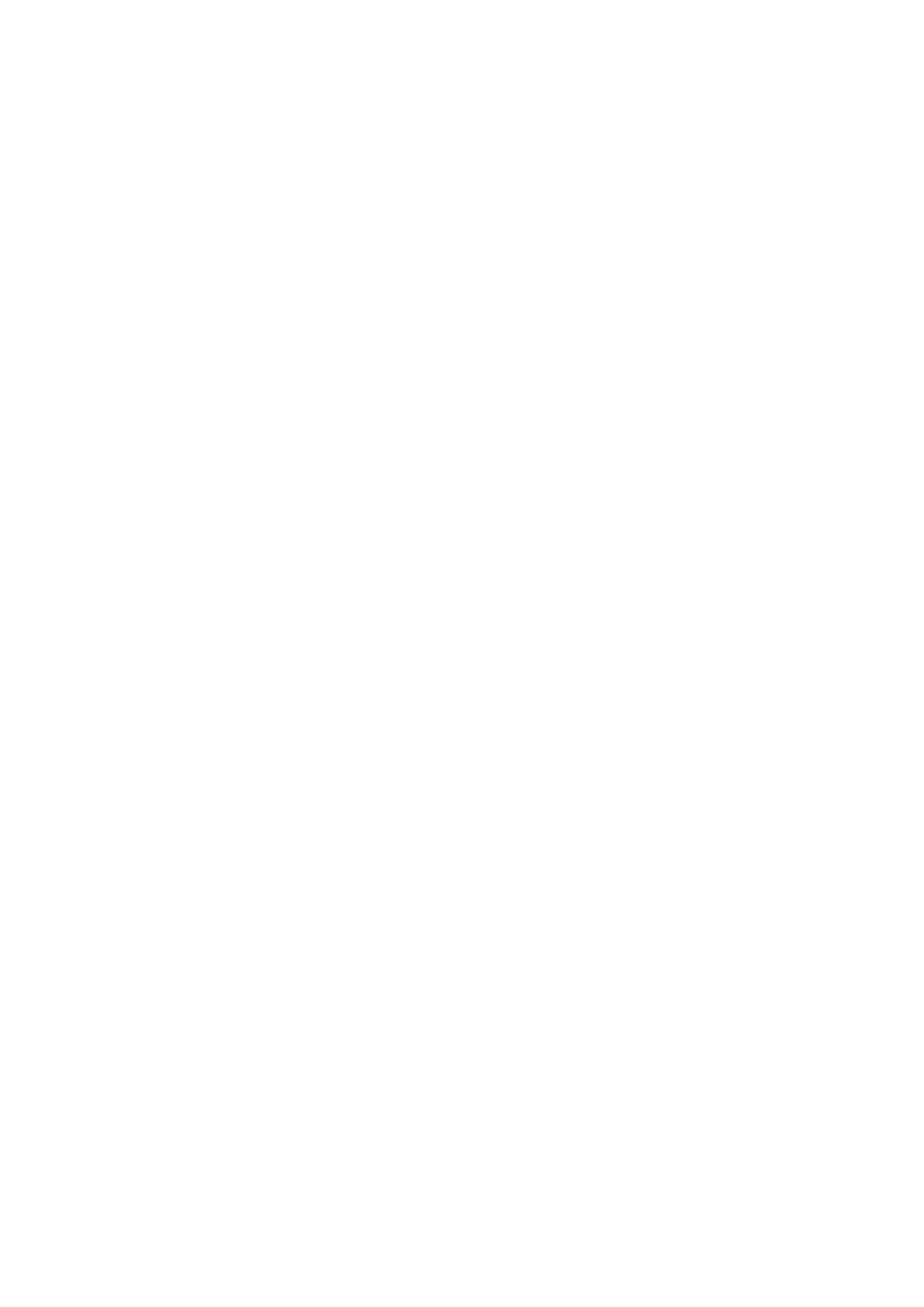| In accordance with                                                                                                          |                                                                                                                                                                                                                                                                                           |                                                                                           |
|-----------------------------------------------------------------------------------------------------------------------------|-------------------------------------------------------------------------------------------------------------------------------------------------------------------------------------------------------------------------------------------------------------------------------------------|-------------------------------------------------------------------------------------------|
| Sections 859A and<br>859J of the Companies                                                                                  | LL MR01                                                                                                                                                                                                                                                                                   |                                                                                           |
| Act 2006 as applied by<br>The Limited Liability<br>Partnerships (Application<br>of Companies Act 2006)<br>Regulations 2009. | Particulars of a charge created by a Limited<br>Liability Partnership (LLP)                                                                                                                                                                                                               | <b>Companies House</b>                                                                    |
|                                                                                                                             | Go online to file this information<br>A fee is be payable with this form<br>www.gov.uk/companieshouse<br>Please see 'How to pay' on the last page.                                                                                                                                        |                                                                                           |
|                                                                                                                             | What this form is for<br><b>X</b> What this form is NOT for<br>You may use this form to register<br>You may not use this form to<br>a charge created or evidenced by<br>register a charge where there is no<br>instrument. Use form LL MR08.<br>an instrument.                            | For further information, please<br>refer to our guidance at:<br>www.gov.uk/companieshouse |
|                                                                                                                             | This form must be delivered to the Registrar for registration within<br>21 days beginning with the day after the date of creation of the charge. If<br>delivered outside of the 21 days it will be rejected unless it is accompanied by a<br>court order extending the time for delivery. |                                                                                           |
|                                                                                                                             | You must enclose a certified copy of the instrument with this form. This will be<br>scanned and placed on the public record. Do not send the original.                                                                                                                                    |                                                                                           |
|                                                                                                                             | <b>LLP</b> details                                                                                                                                                                                                                                                                        | For official use                                                                          |
| LLP number                                                                                                                  |                                                                                                                                                                                                                                                                                           | $\rightarrow$ Filling in this form                                                        |
| LLP name in full                                                                                                            |                                                                                                                                                                                                                                                                                           | Please complete in typescript or in<br>bold black capitals.                               |
|                                                                                                                             |                                                                                                                                                                                                                                                                                           | All fields are mandatory unless<br>specified or indicated by *                            |
| $\overline{2}$                                                                                                              | <b>Charge creation date</b>                                                                                                                                                                                                                                                               |                                                                                           |
| Charge creation date                                                                                                        | m                                                                                                                                                                                                                                                                                         |                                                                                           |
| $\overline{\mathbf{3}}$                                                                                                     | Names of persons, security agents or trustees entitled to the charge                                                                                                                                                                                                                      |                                                                                           |
|                                                                                                                             | Please show the names of each of the persons, security agents or trustees<br>entitled to the charge.                                                                                                                                                                                      |                                                                                           |
| Name                                                                                                                        |                                                                                                                                                                                                                                                                                           |                                                                                           |
| Name                                                                                                                        |                                                                                                                                                                                                                                                                                           |                                                                                           |
| Name                                                                                                                        |                                                                                                                                                                                                                                                                                           |                                                                                           |
| Name                                                                                                                        |                                                                                                                                                                                                                                                                                           |                                                                                           |
|                                                                                                                             | If there are more than four names, please supply any four of these names then<br>tick the statement below.<br>I confirm that there are more than four persons, security agents or<br>trustees entitled to the charge.                                                                     |                                                                                           |
|                                                                                                                             |                                                                                                                                                                                                                                                                                           |                                                                                           |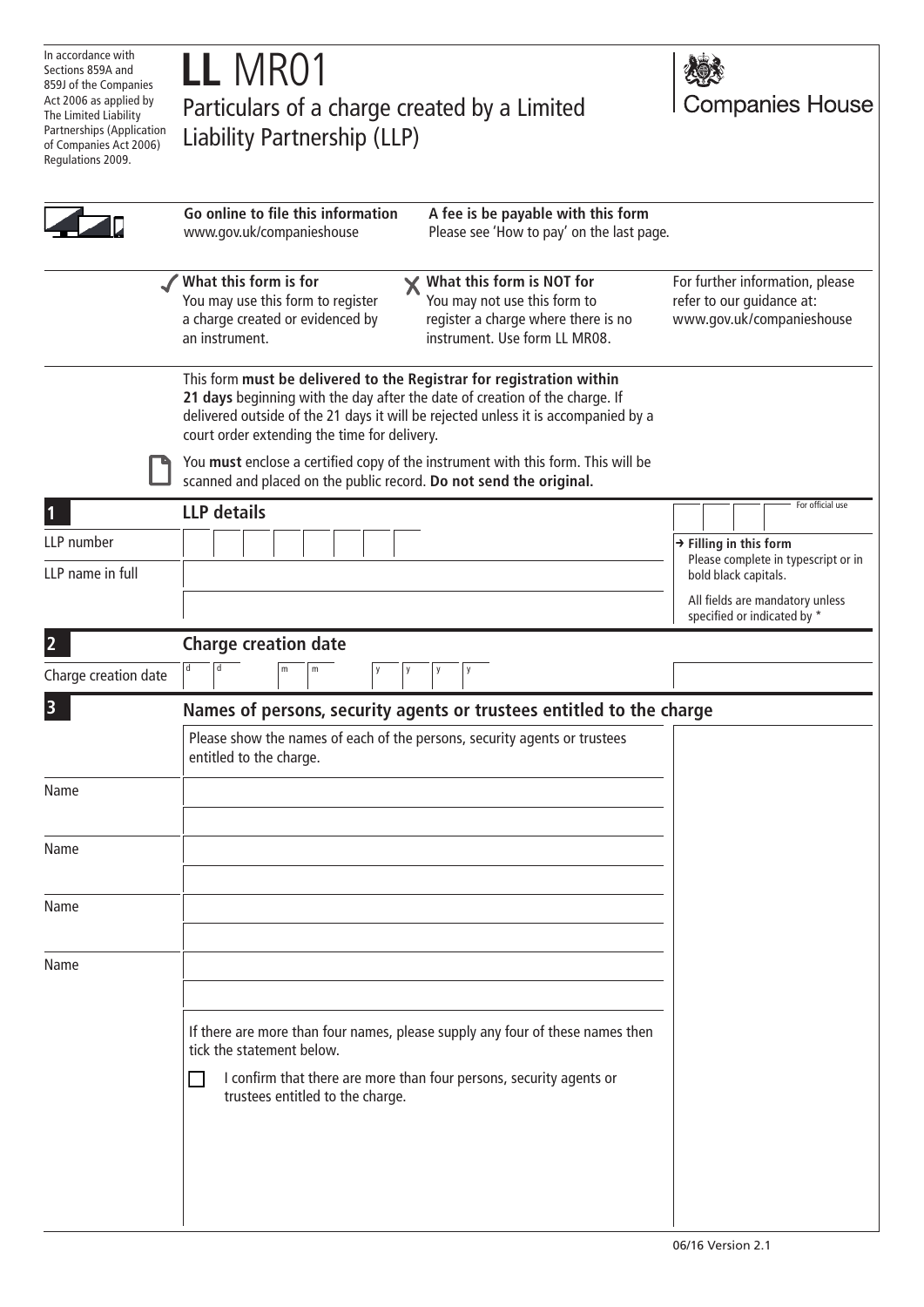## **LL** MR01 Particulars of a charge created by a Limited Liability Partnership (LLP)

|                                                                                                                                                                                                                                                            | <b>Brief description</b>                                                                                                                                                                                                                                                                                                                   |  |  |
|------------------------------------------------------------------------------------------------------------------------------------------------------------------------------------------------------------------------------------------------------------|--------------------------------------------------------------------------------------------------------------------------------------------------------------------------------------------------------------------------------------------------------------------------------------------------------------------------------------------|--|--|
| Please give a short description of any land, ship, aircraft or intellectual property<br>registered or required to be registered in the UK subject to a charge (which is<br>not a floating charge) or fixed security included in the instrument.            | Please submit only a short<br>description If there are a number of<br>plots of land, aircraft and/or ships,<br>you should simply describe some<br>of them in the text field and add a<br>statement along the lines of, "for<br>more details please refer to the<br>instrument".<br>Please limit the description to the<br>available space. |  |  |
|                                                                                                                                                                                                                                                            |                                                                                                                                                                                                                                                                                                                                            |  |  |
| Does the instrument include a charge (which is not a floating charge) or fixed<br>security over any tangible or intangible or (in Scotland) corporeal or incorporeal<br>property not described above? Please tick the appropriate box.<br>Yes<br><b>No</b> |                                                                                                                                                                                                                                                                                                                                            |  |  |
| <b>Floating charge</b>                                                                                                                                                                                                                                     |                                                                                                                                                                                                                                                                                                                                            |  |  |
| Is the instrument expressed to contain a floating charge? Please tick the<br>appropriate box.<br>Yes Continue<br>No Go to Section 7<br>Is the floating charge expressed to cover all the property and undertaking of<br>the LLP?                           |                                                                                                                                                                                                                                                                                                                                            |  |  |
|                                                                                                                                                                                                                                                            |                                                                                                                                                                                                                                                                                                                                            |  |  |
| Do any of the terms of the charge prohibit or restrict the LLP from creating<br>further security that will rank equally with or ahead of the charge?<br>Please tick the appropriate box.<br><b>Yes</b><br><b>No</b>                                        |                                                                                                                                                                                                                                                                                                                                            |  |  |
| Trustee statement <sup>o</sup>                                                                                                                                                                                                                             |                                                                                                                                                                                                                                                                                                                                            |  |  |
| You may tick the box if the LLP named in Section 1 is acting as trustee of the<br>property or undertaking which is the subject of the charge.                                                                                                              | <b>O</b> This statement may be filed after<br>the registration of the charge (use<br>form LL MR06).                                                                                                                                                                                                                                        |  |  |
| <b>Signature</b>                                                                                                                                                                                                                                           |                                                                                                                                                                                                                                                                                                                                            |  |  |
| Please sign the form here.                                                                                                                                                                                                                                 |                                                                                                                                                                                                                                                                                                                                            |  |  |
| Signature<br>Χ<br>Χ<br>This form must be signed by a person with an interest in the charge.                                                                                                                                                                |                                                                                                                                                                                                                                                                                                                                            |  |  |
|                                                                                                                                                                                                                                                            | Other charge or fixed security<br><b>Yes</b><br><b>Negative Pledge</b>                                                                                                                                                                                                                                                                     |  |  |